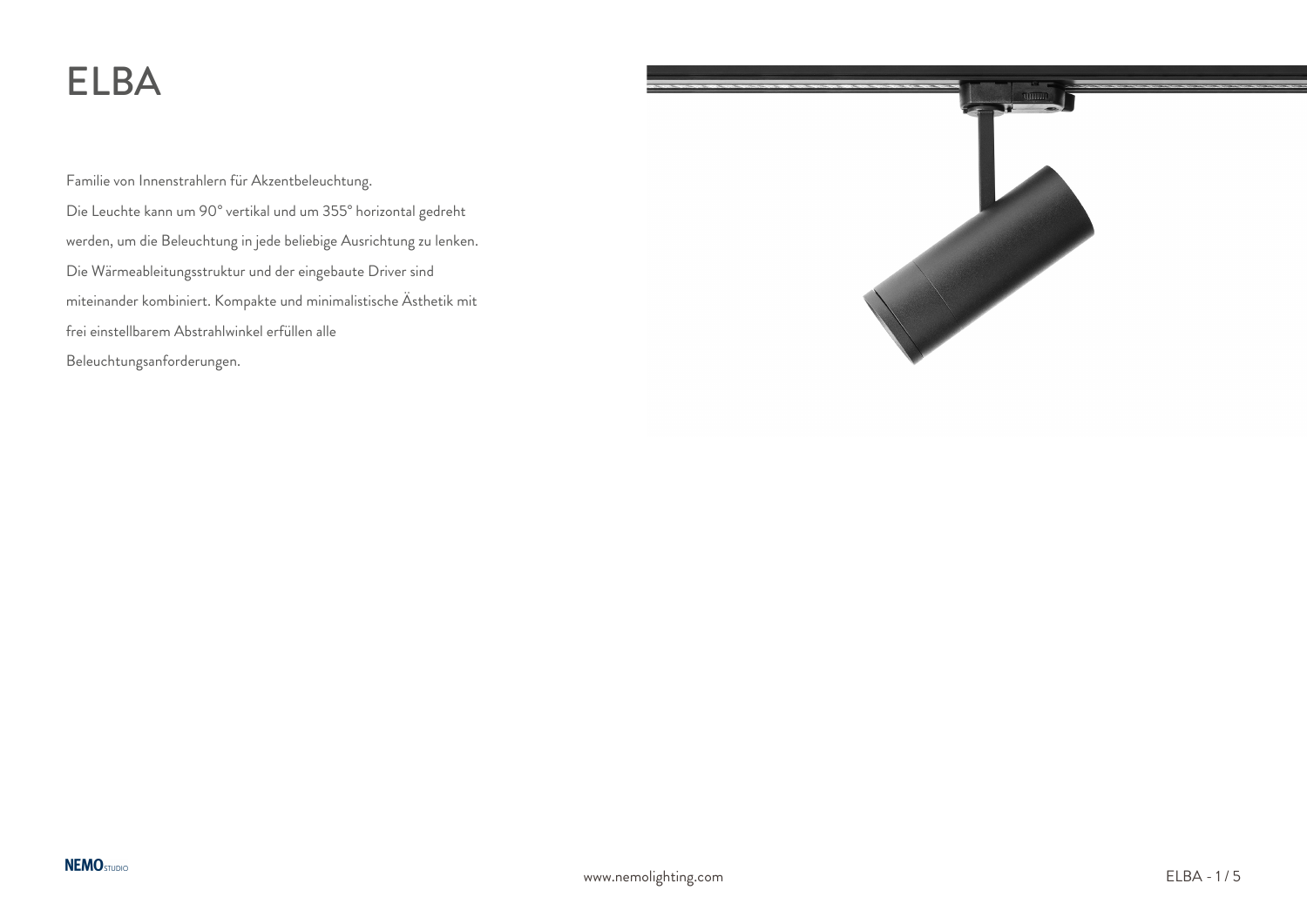# DIMMABLE TRIAC | 2700K

### LAMPING

*Codes Structure*  $ELB$  LW2 81 ELB LN2 81 black

### PACKAGE

### *Certificazioni*

 $C \in$ 

| <b>LAMPING</b>    |                              |
|-------------------|------------------------------|
| Source            | LED spot                     |
| Total power       | 13W                          |
| Emission          | Direct adjustable 15°-55°    |
| Switching         | Dimmable triac               |
| Tension           | 220/240V                     |
| Color temperature | 2700K                        |
| Luminous flux     | 900lm                        |
| Typ CRI           | > 90                         |
| IP class          | 20                           |
| <b>Dimensions</b> | ø5,6x15cm                    |
| Materials         | Aluminum                     |
| <b>Notes</b>      | compatible with track 3~230V |
| Net lamp weight   | $0,52 \text{ kg}$            |



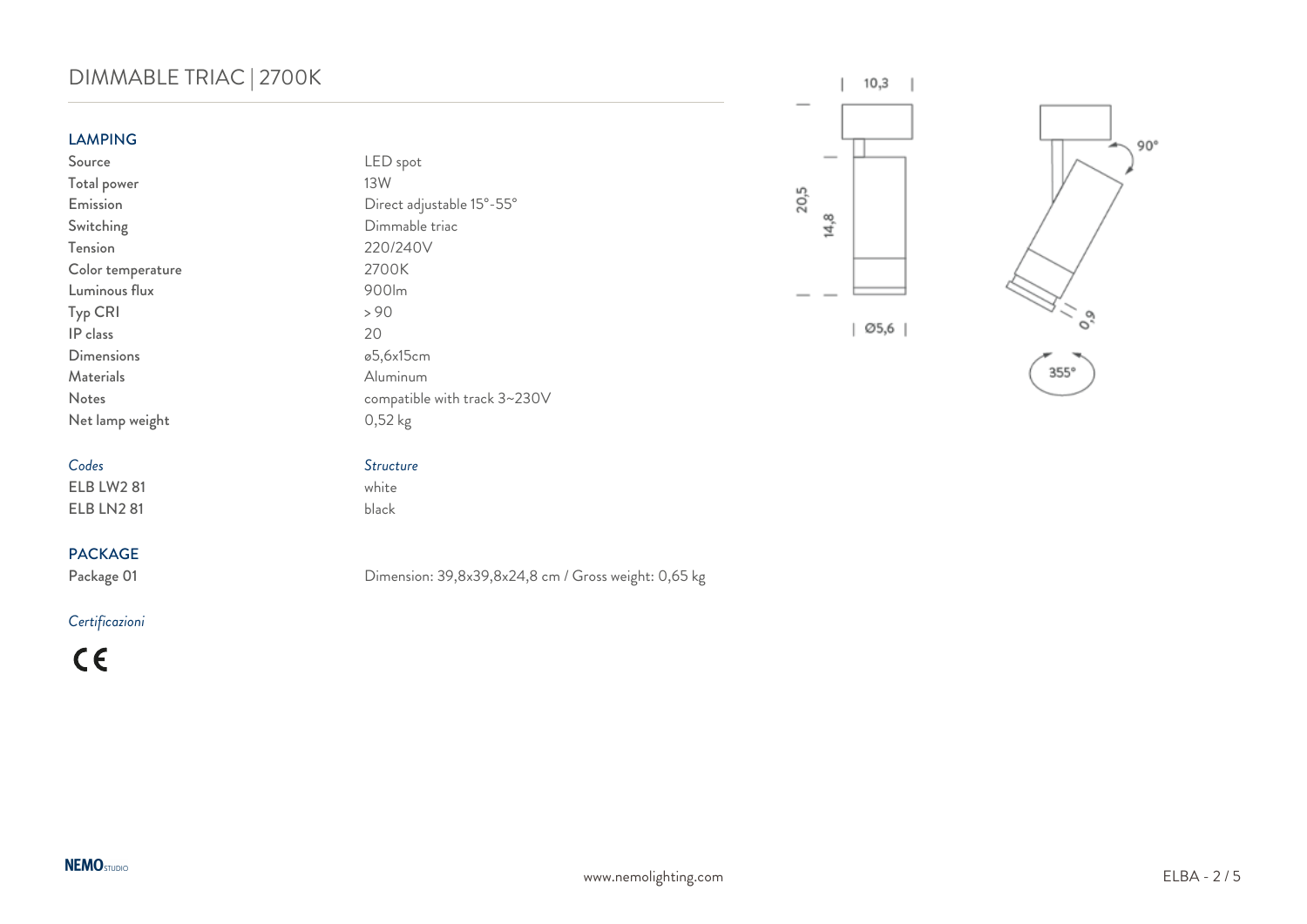# DIMMABLE TRIAC | 3000K

### LAMPING

Source LED spot Total power Switching Dimmable triac<br>Tension 220/240V Color temperature 3000K Luminous flux 900lm<br>Typ CRI > 90 Typ CRI IP class 20 Dimensions and a settlement of the settlement of the settlement of the settlement of the settlement of the set Materials **Aluminum** Net lamp weight 0,52 kg

*Codes Structure*  $ELB$  LW3 81 ELB LN3 81 black

### PACKAGE

### *Certificazioni*

 $C \in$ 





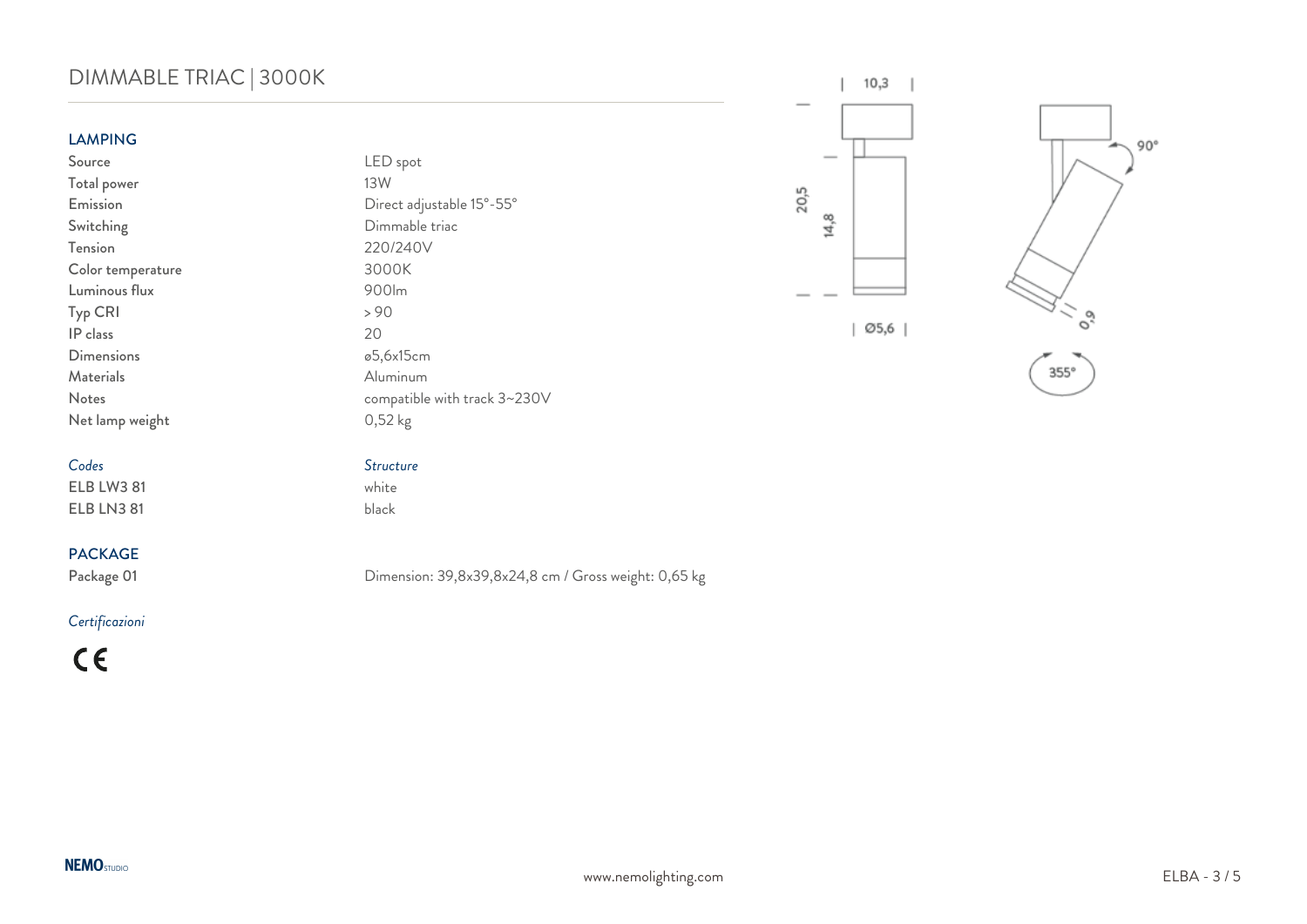# DIMMABLE 0-10V | 2700K

20,5

 $14,8$ 

 $10,3$ 

Ø5,6 |

 $\mathsf{L}$ 

| o, |
|----|

 $.90^\circ$ 

 $355^\circ$ 

LAMPING

Total power

*Codes Structure*  $ELB$  LW2 82 ELB LN2 82 black

### PACKAGE

### *Certificazioni*

 $C \in$